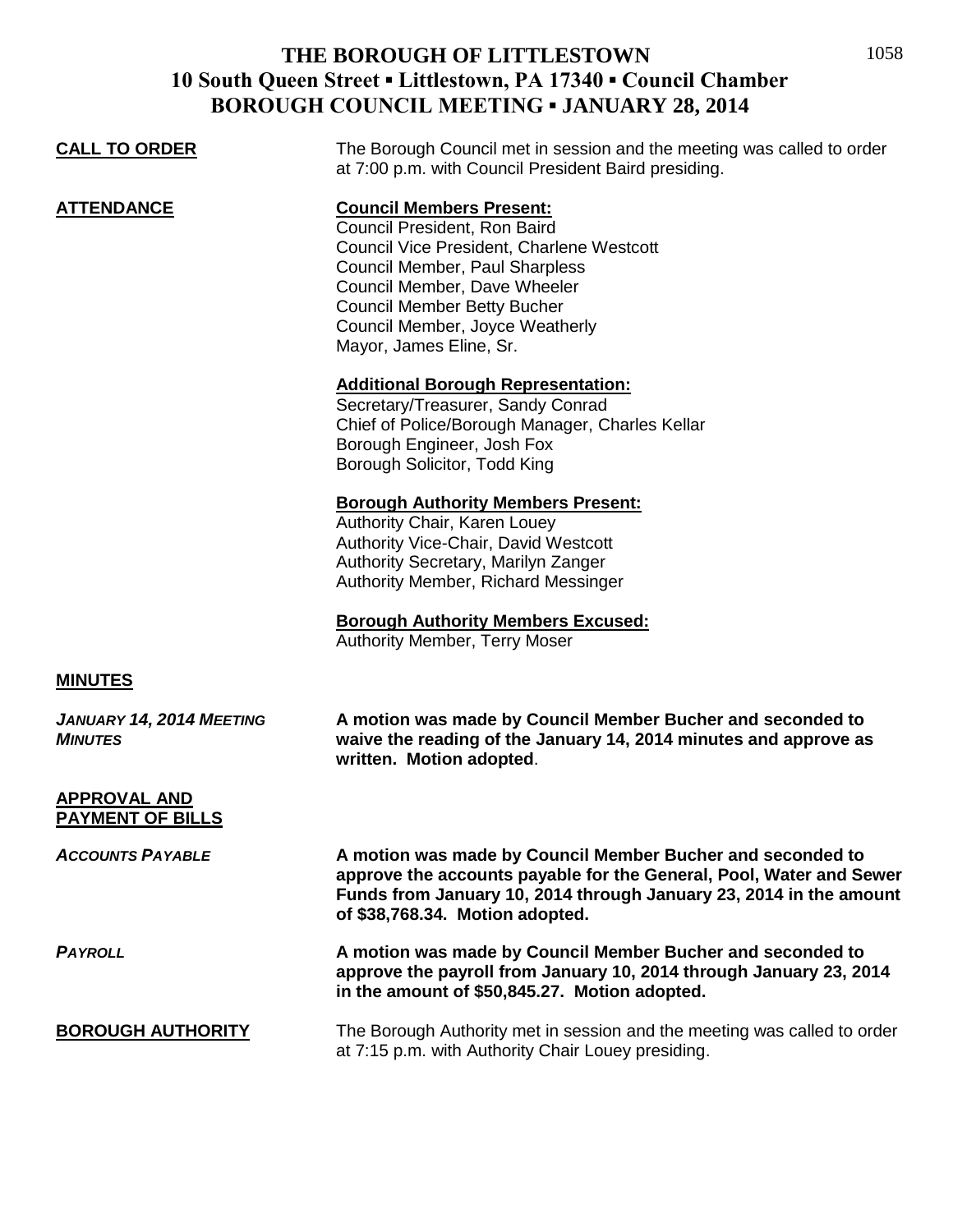| <b>APPLICATION PAYMENT NO. 12</b><br><b>TAH CONSTRUCTION</b> | A motion was made by Authority Vice-Chair Westcott and seconded<br>to approve Payment Application No. 12 to TAH Construction for<br>contract 12-1 in the amount of \$147,910.62. Motion adopted.                                                                                         |
|--------------------------------------------------------------|------------------------------------------------------------------------------------------------------------------------------------------------------------------------------------------------------------------------------------------------------------------------------------------|
| <b>APPLICATION PAYMENT NO. 11</b><br><b>SWAM ELECTRIC</b>    | A motion was made by Authority Vice-Chair Westcott and seconded<br>to approve Payment Application No. 11 to Swam Electric for contract<br>12-2 in the amount of \$48,115.59. Motion adopted.                                                                                             |
| <b>INTERMUNICIPAL AGREEMENT</b>                              | A motion was made by Authority Vice-Chair Westcott and seconded<br>to direct the Solicitor to send the Intermunicipal Agreements to Union<br>and Germany Township. Motion adopted.                                                                                                       |
| <b>CHANGE ORDER NO. 3</b><br><b>TAH CONSTRUCTION</b>         | A motion was made by Authority Vice-Chair Westcott and seconded<br>to approve Changer Order No. 3 to TAH Construction for contract 12-<br>in the amount of \$6,607.64. Authority Chair Louey stated that this<br>was a non-agenda item and asked for public comments. Motion<br>adopted. |
| <b>ADJOURN</b>                                               | A motion was made by Authority Vice-Chair Westcott and seconded<br>to adjourn the meeting of the Borough Authority. Motion adopted.                                                                                                                                                      |
|                                                              | The meeting adjourned at 7:23pm.                                                                                                                                                                                                                                                         |
| <b>RECONVENE</b>                                             | Council President Baird reconvened the meeting of the Littlestown<br>Borough Council at 7:23pm.                                                                                                                                                                                          |
| <b>NEW BUSINESS</b>                                          |                                                                                                                                                                                                                                                                                          |
| <b>RESOLUTION NO. 4 - YATB</b>                               | A motion was made by Council Vice President Westcott and<br>seconded to adopt Resolution No. 4 appointing David Westcott as the<br>delegate and Ron Baird as the alternate to the York Adams Tax<br>Bureau. Motion adopted.                                                              |
| <b>RESOLUTION NO. 5 - COG</b>                                | A motion was made by Council Vice President Westcott and<br>seconded to adopt Resolution No. 5 appointing Ron Baird as the<br>delegate and James Eline as the alternate to the Council of<br>Governments. Motion adopted.                                                                |
| <b>RESOLUTION NO. 6</b><br><b>ELIMINATING CONTRIBUTIONS</b>  | A motion was made by Council Vice President Westcott and<br>seconded to adopt a Resolution Eliminating Contributions to the<br>Police Pension for 2014. Motion adopted.                                                                                                                  |
| <b>APPLICATION PAYMENT NO. 12</b><br><b>TAH CONSTRUCTION</b> | A motion was made by Council Member Bucher and seconded<br>to approve Payment Application No. 12 to TAH Construction for<br>contract 12-1 in the amount of \$147,910.62. Motion adopted.                                                                                                 |
| <b>APPLICATION PAYMENT NO. 11</b><br><b>SWAM ELECTRIC</b>    | A motion was made by Council Member Bucher and seconded<br>to approve Payment Application No. 11 to Swam Electric for contract<br>12-2 in the amount of \$48,115.59. Motion adopted.                                                                                                     |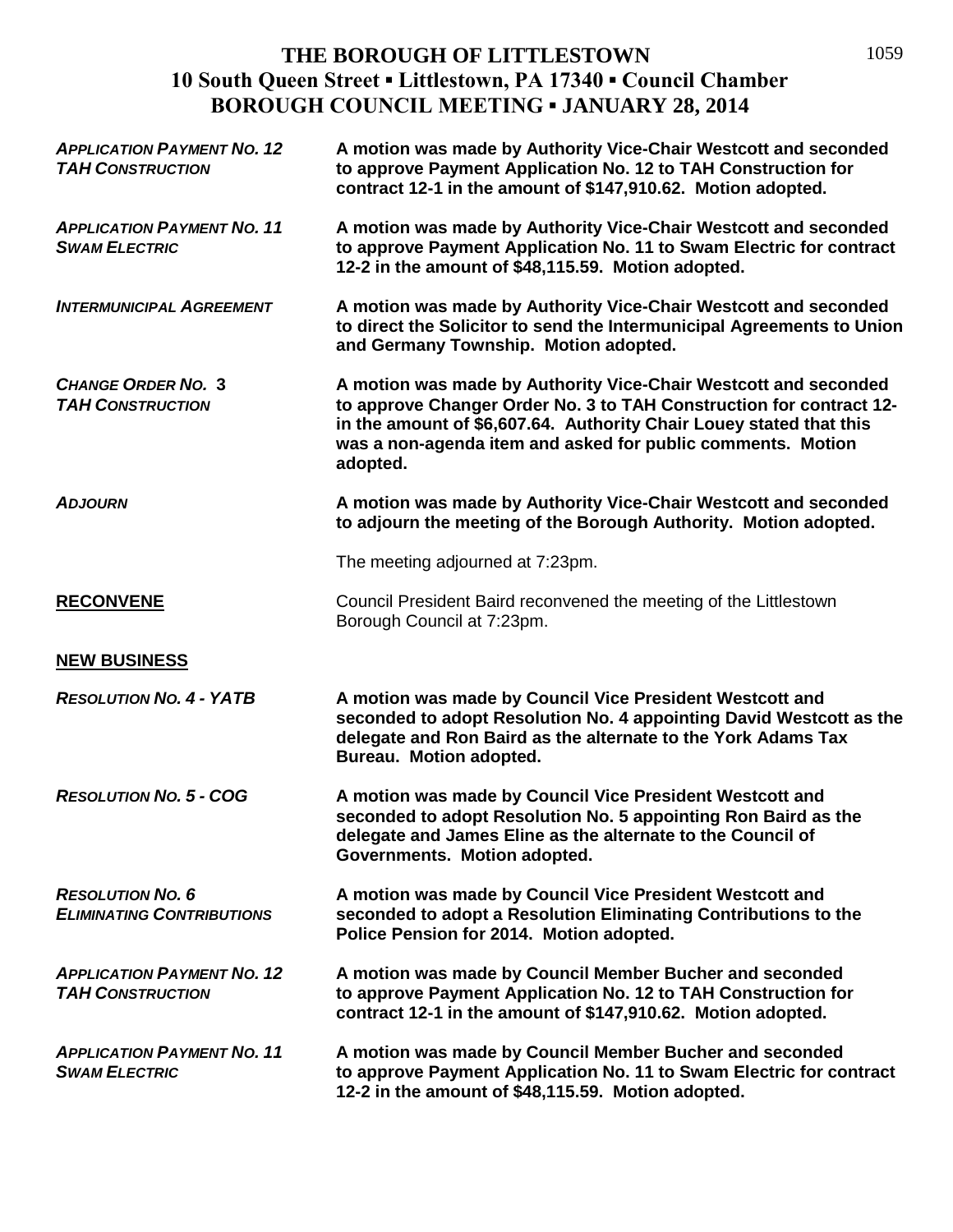| <b>INTERMUNICIPAL AGREEMENT</b> | A motion was made by Council Vice President Westcott and<br>seconded to direct the Solicitor to send the Intermunicipal<br>Agreements to Union and Germany Township. Vote 5-1 in favor of<br>the motion with Council Member Sharpless casting the opposing<br>vote. |
|---------------------------------|---------------------------------------------------------------------------------------------------------------------------------------------------------------------------------------------------------------------------------------------------------------------|
| $C_{\text{HAMCE}}$ Oppen No. 2  | A motion was mado by Council Mombor Rucher and seconded                                                                                                                                                                                                             |

*CHANGE ORDER NO.* **3 A motion was made by Council Member Bucher and seconded**  *TAH CONSTRUCTION* **to approve Changer Order No. 3 to TAH Construction for contract 12 in the amount of \$6,607.64. Council President Baird stated that this was a non-agenda item and asked for public comments. Motion adopted.**

#### **REPORTS OF BOARDS AND COMMISSIONS**

**Planning Commission - January 9, 2014**

- *411 MCSHERRY WOODS DRIVE* **A motion was made by Council Member Sharpless to table the recommendation from the Planning Commission to approve the Minor Subdivision Plan for 411 McSherry Woods Drive contingent upon modifications to comply with Section 502.A.3 of the Subdivision Ordinance. Motion adopted.**
- *DISSOLVE RECREATION BOARD* **A motion was made by Council Vice President Westcott and seconded to approve a Resolution to Dissolve the Recreation Board effective January 28, 2014. Council President Baird stated that this was a non-agenda item and asked for public comments. Motion adopted.**

*2014 COMMITTEES* **Council President Baird informed Council that the following Committees would be stay in place for 2014:**

- **1. Union Police Contract Committee**
	- **Chair Person - Dave Wheeler**
	- **Member - Ron Baird**
	- **Member – Paul Sharpless**
	- **Member - Charlene Westcott**
	- **Member - Joyce Weatherly**
	- **Advisor - James Eline, Sr.**
	- **Advisor - Charles Kellar**
	- **Advisor - Sandy Conrad**
	- **Advisor - Frank Lavery**
- **2. I & I Committee**
	- **Chair Person - Dave Wheeler**
	- **Member - Paul Sharpless**
	- **Member - Karen Louey**
	- **Member - Dave Westcott**
	- **Advisor - Tim Topper**
	- **Advisor - Chris Stroup**
	- **Advisor - Josh Fox**